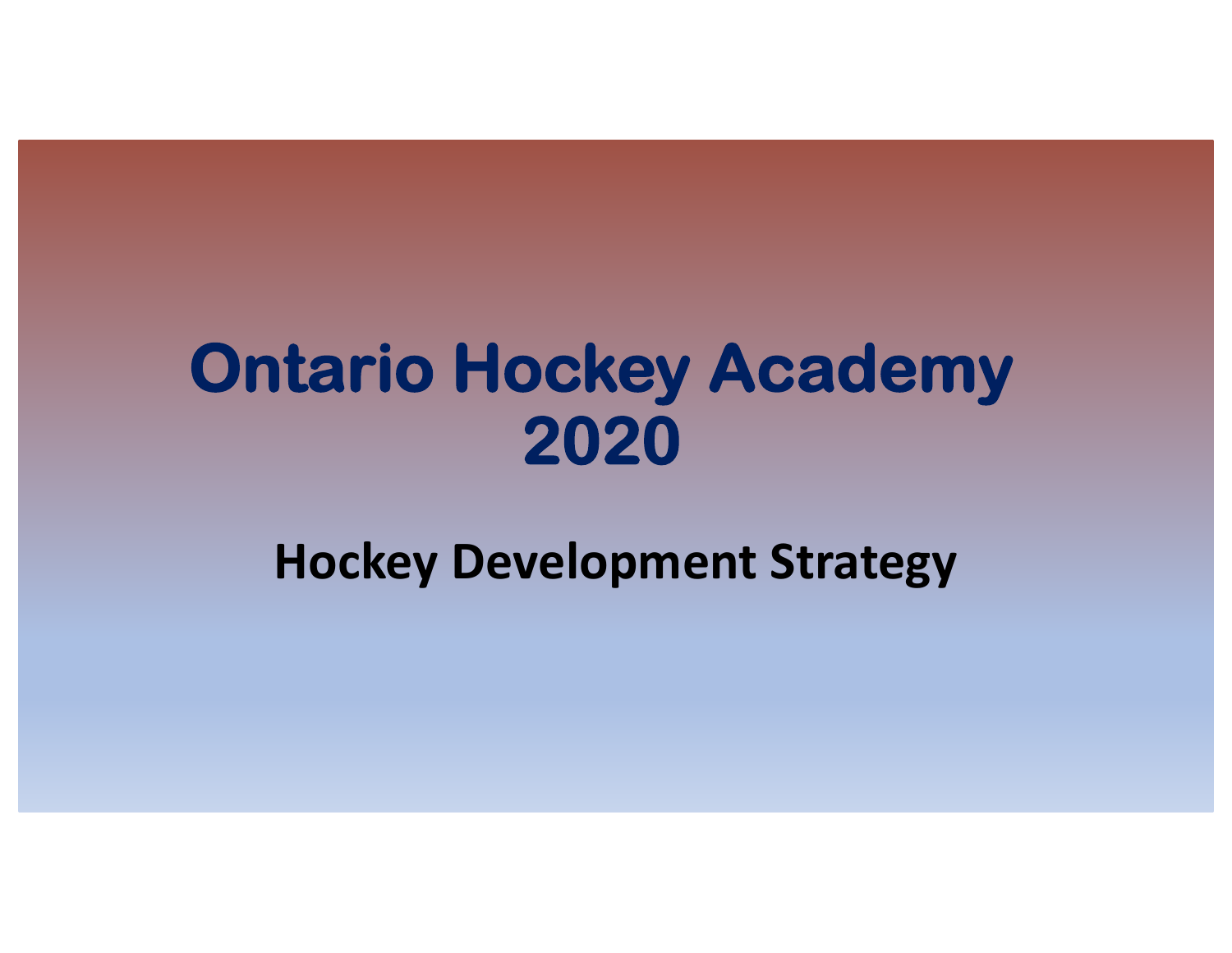### **Return to Hockey Plan**

- **Phase 1**  On-ice skills development
- **Phase 2**  In house OHA scrimmages
- **Phase 3**  Return to competitive games

**The two major aspects for all players and their families are individual player development and exposure.**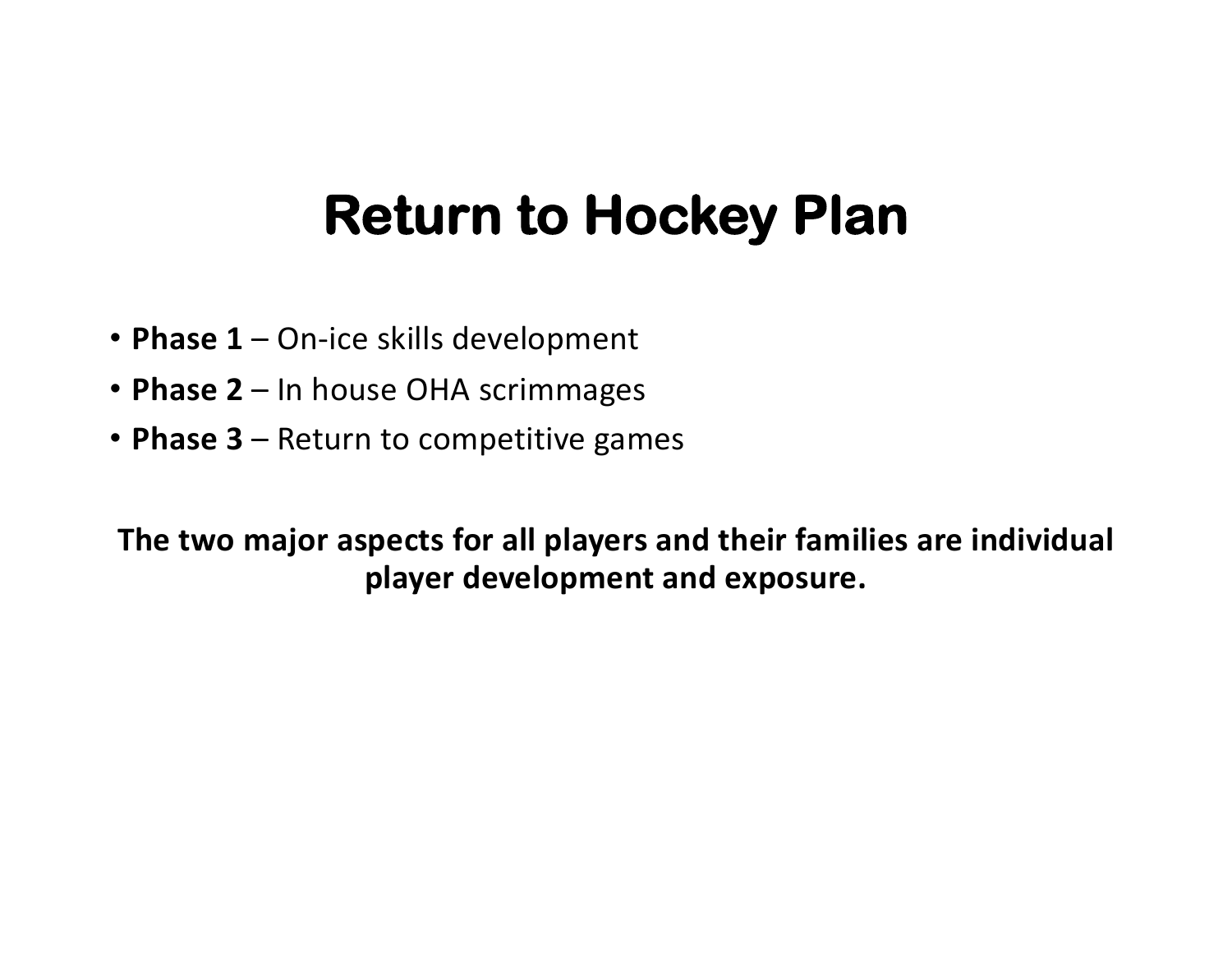## **Player Development**

- 1 in-class hockey seminar per week
	- On-ice topics covered in class will be the primary focus in practices for the following week.
		- 1. Nutrition/Rest and Off-ice Training
		- 2. Social Media Awareness
		- 3. Checking (angling, contain v. pressure, use of stick, etc…)
		- 4. Forecheck (angling/anticipation, activating defensemen, etc…)
		- 5. Backcheck (45 degree angles, stick use, defenseman gap control, etc…)
		- 6. Communication (zone to zone, verbal, visual, etc…)
		- 7. Defensive Zone Coverage (layed support, protect middle, getting in lanes, etc…)
		- 8. Break-Outs (D puck retrieval, C low & slow, evaluate options, etc…)
		- 9. Transition (regroups, zone entries, puck support, etc…)
		- 10. Offensive Zone (cycles, attacking seams, puck protection, etc…)
		- 11. Special Team (PP/PK)
		- 12. Face-offs (offensive and defensive responsibilities
		- 13. Next Level (options/diff paths, what scouts look for?, etc…)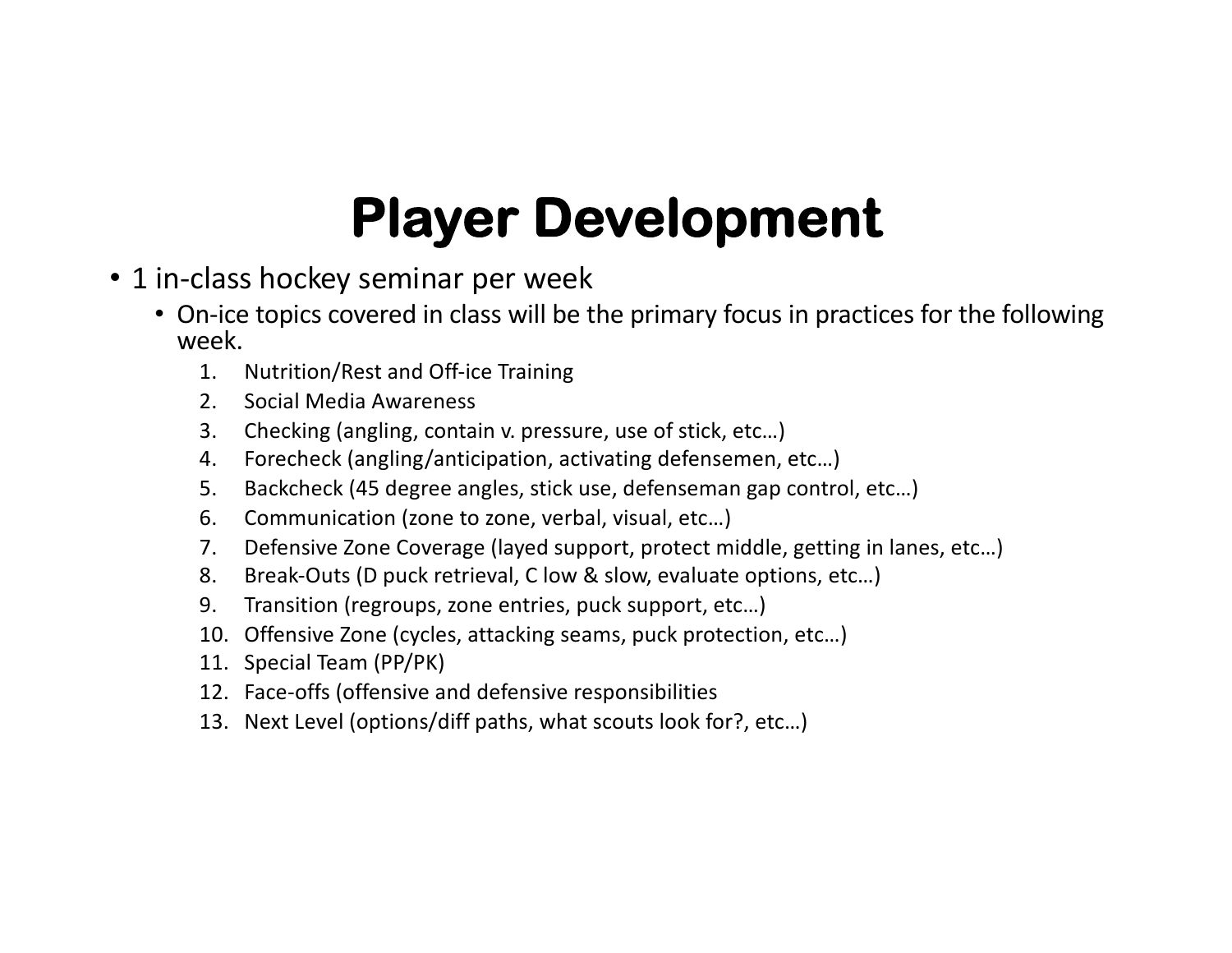# **Player Development Con't**

- Goalie Specific Training sessions
	- 1 on-ice session per week
	- Off-ice training sessions
		- Neurotracker
		- Fit Light
		- Mental Preparation
- 1-2 skating treadmill sessions per week
	- Average 3 sessions every 2 weeks
	- 5 players per session
	- Focus = speed, power and conditioning
- 3 on-ice practices per week
	- Focus will be on topics covered in the weekly class seminar
	- Individual skill development
	- Team Tactics
- 2 structured scrimmages per week
	- Video sessions with players in addition to the in-class seminar.
- Position specific skills sessions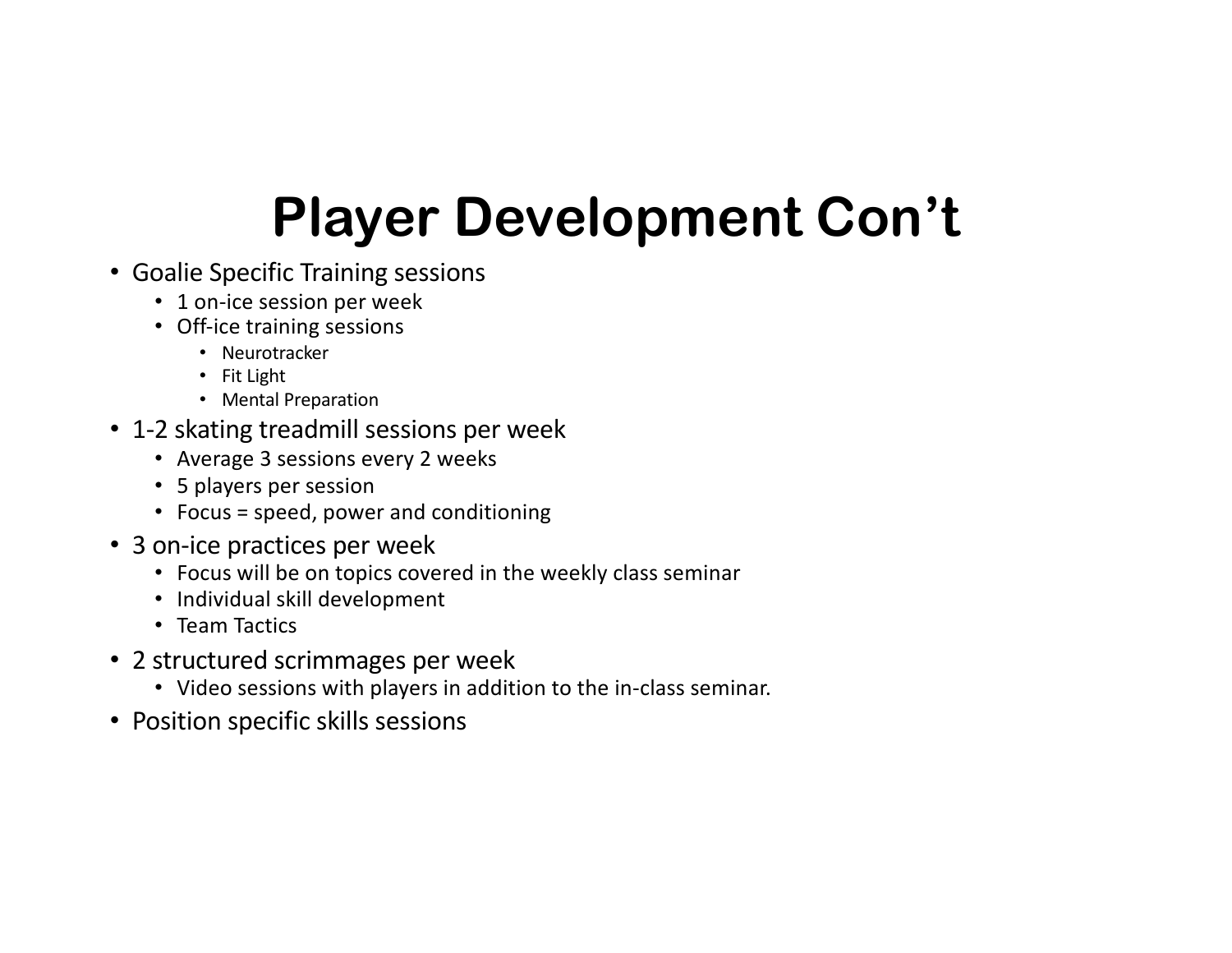## **Player Development Con't**

• Physical Testing 2-3x throughout the year. To see and monitor improvements.

#### • **Off Ice Training Phase 1:**

- Develop muscle mass and strength for greater overall tolerance to high intensity training
	- 3-4 strength sessions with added conditioning and mobility

#### • **Off Ice Training Phase 2:**

- Develop speed in preparation for the season. Focus on building and improving explosive power by getting stronger.
	- 3 strength session consisting of more explosive/power movements with added conditioning and mobility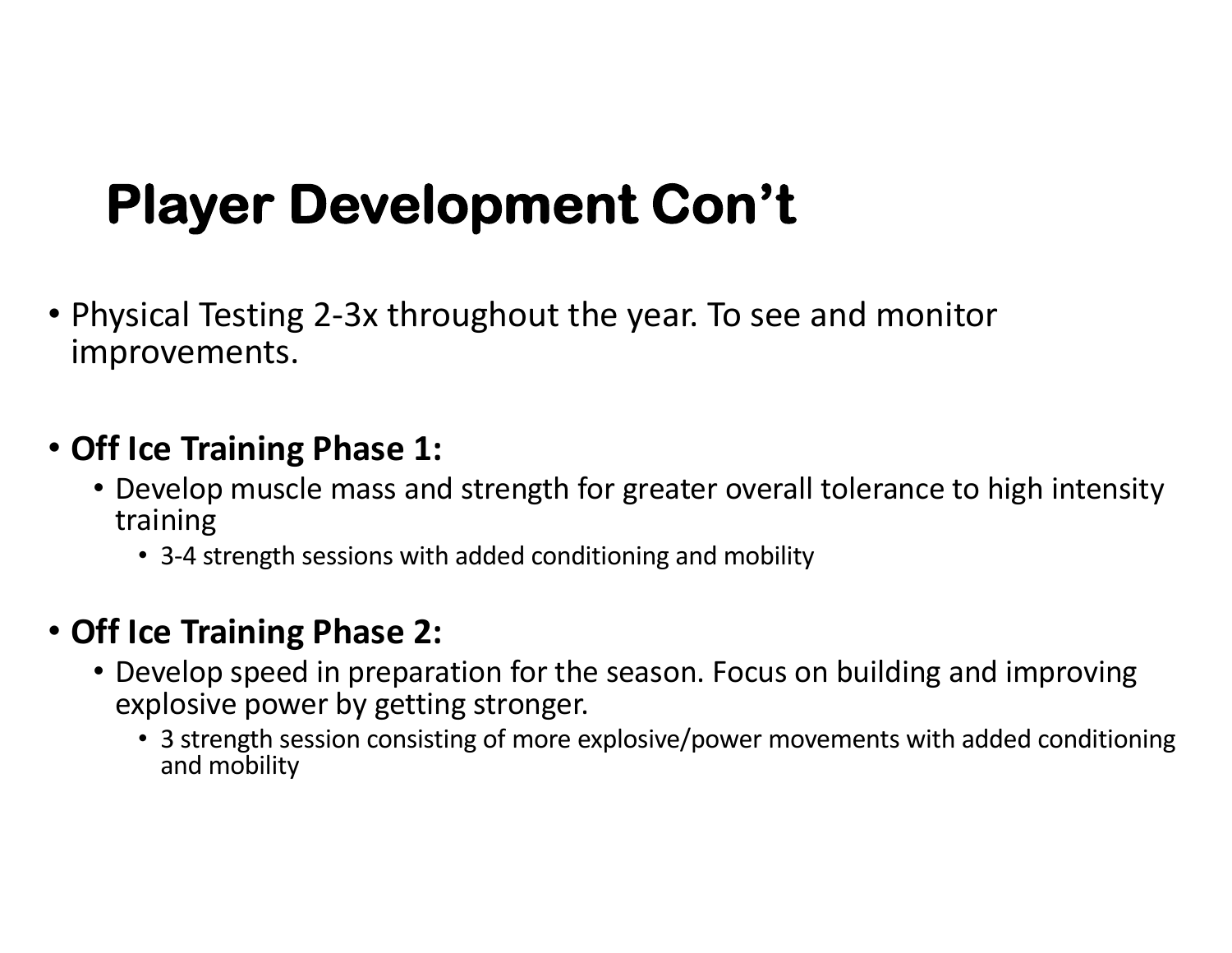### Player Development Con't

- Off Ice Training Phase 3:
	- Develop the building blocks for hocking conditioning by building stamina and creating a solid base of aerobic muscular endurance. Improve overall stamina to get into on-ice hockey shape.
		- 2 strength days. 1-2 conditioning days (High Intensity Interval Training/ Tempo Runs/ Shuttles) and added Mobility.

#### • Off Ice Training Phase 4:

- In-season, Increase in games. Maintenance.
	- 1-2 strength sessions, 1-2 conditioning/explosive session, 1-2 recovery/ mobility sessions